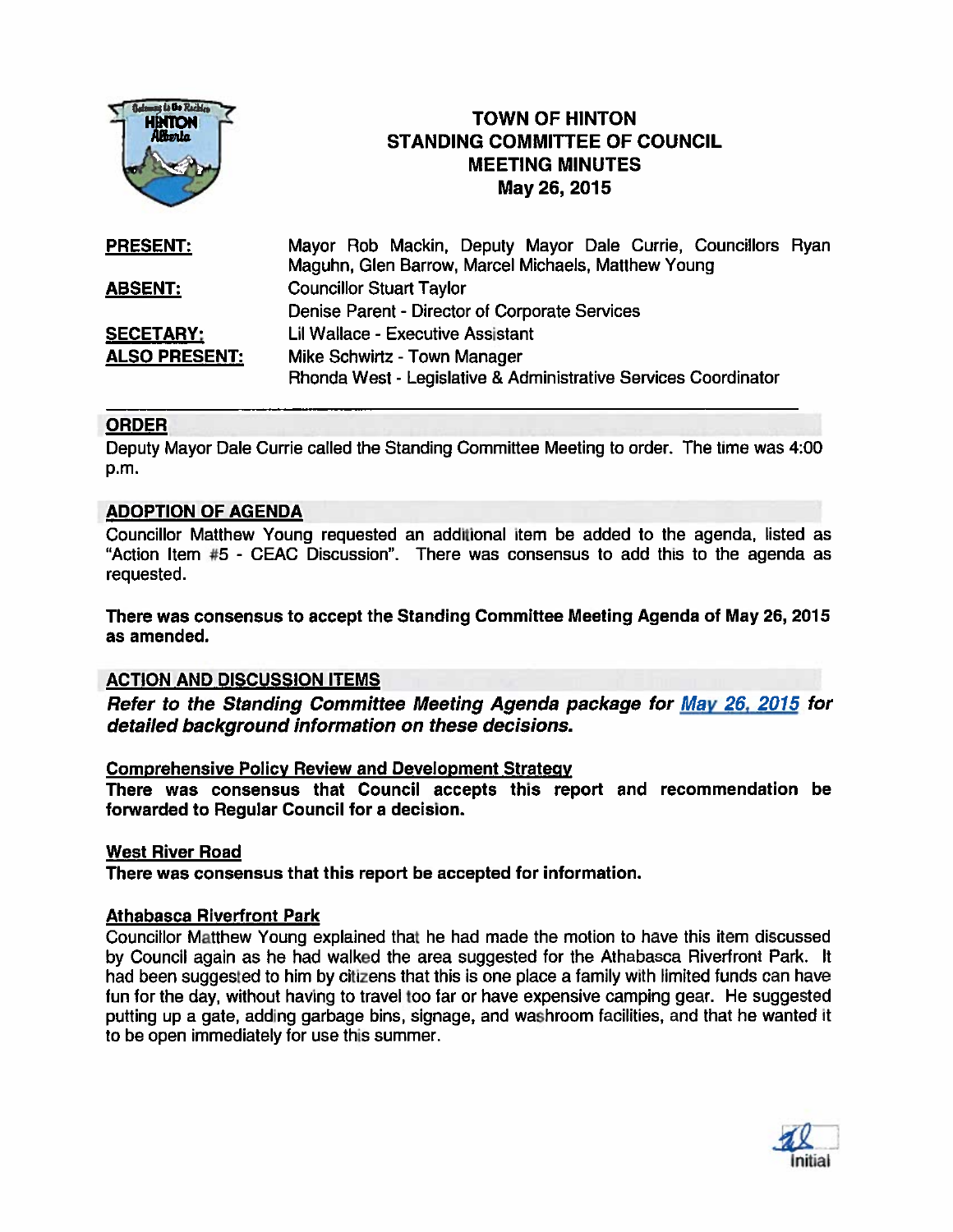Town of Hinton APPROVED Standing Committee of Council Minutes - May 26, 2015 Page | 2

Councillors discussed:

- how to track usage of the park this summer
- how <sup>a</sup> town employee could open and close the gate
- having the ROMP patrol the park for security
- having trails opened up
- the gate affecting the Junior Forest Wardens' lease and usage
- proceeding now and having administration bring back any concerns discovered at <sup>a</sup> later date
- applying for available federal grants

Administration cautioned they would like to investigate <sup>a</sup> few things and bring <sup>a</sup> repor<sup>t</sup> back to council, prior to proceeding immediately, keeping in mind Council's desire to have the park opened quickly.

There was consensus that Council direct Administration to investigate opening up the proposed Athabasca Riverfront Park (old campground) and bring back <sup>a</sup> repor<sup>t</sup> to the June 9, 2015 Standing Committee meeting, with <sup>a</sup> target of opening the park by June 15, 2015.

# Participatory Budget 2015

There was consensus that Council direct Administration to bring back to Regular Council <sup>a</sup> repor<sup>t</sup> with cost estimates on obtaining "toolkits" and <sup>a</sup> schedule for the roll-out date.

# CEAC Discussion (Community Engagement & Accountability Committee)

Councillor Matthew Young advised Council he had spoken to members of CEAC and gets the "general feeling" from those members that they are not delivering anything to the community as <sup>a</sup> whole. These members miss having focus areas (arts and culture for example) to be active and involved with. Councillor Young proposed that Council dissolve CEAC and return to advisory working committees.

Council discussed:

- Council would set the terms of reference for each group
- how many CEAC members attend the CEAC meetings
- •if more people would be involved if it went back to the advisory committees
- dissolving CEAC without meeting with them prior to decision of dissolution
- Community Sustainability Plan 2040 vision document
- • CEAC political issues need to be worked out as members don't feel they can be as "open at the table as they want".
- if there is value to CEAC

Administration advised that there is <sup>a</sup> meeting scheduled with CEAC tomorrow to finalize their repor<sup>t</sup> card prior to presenting to Council on June 9, 2015 and to hold <sup>a</sup> strategic planning session to develop upcoming 2-year priorities. Council advised that they would have three council members in attendance at the meeting tomorrow.

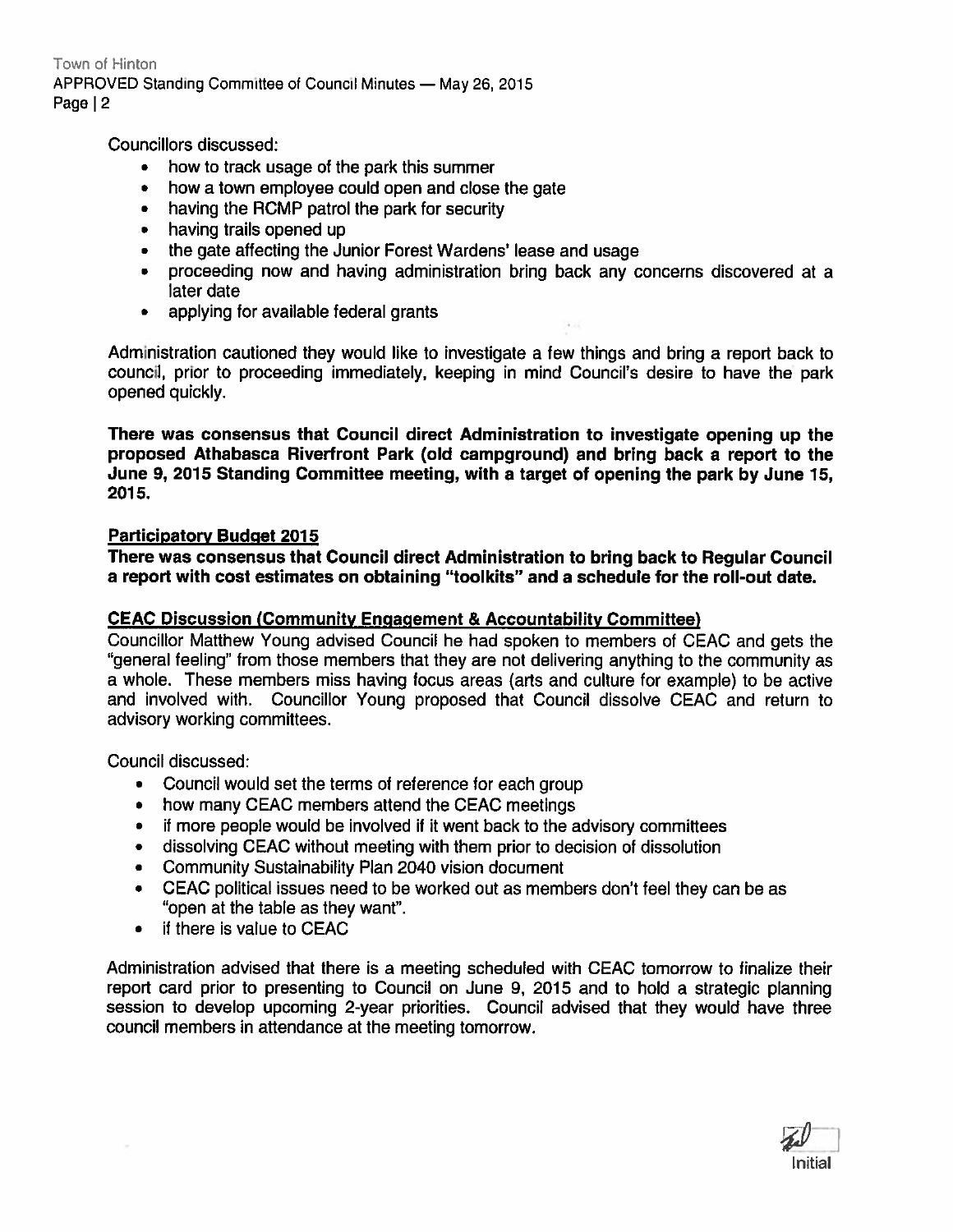Town of Hinton APPROVED Standing Committee of Council Minutes - May 26, 2015 Page | 3

Councillor Young asked Council for their consensus to the following recommendation:

"That Council accepts the recommendations (1) to dissolve CEAC and (2) set up advisory working committees. The recommendations be forwarded to Regular Council for <sup>a</sup> decision'.

Councillor Ryan Maguhn asked Council for an amendment to the recommendation as follows:

"To reques<sup>t</sup> the CEAC Chair attend the next Regular Council meeting to contribute input on whether to dissolve CEAC".

Deputy Mayor Dale Currie asked if Council would like to have the two recommendations split, rather than having an amendment. There was consensus to split the recommendations.

There was consensus that Council accepts the recommendations (1) to dissolve CEAC and (2) set up advisory working committees. The recommendations be forwarded to Regular Council for <sup>a</sup> decision.

There was consensus to request the CEAC Chair attend the next Regular Council meeting to contribute input on whether to dissolve CEAC.

#### ADDITIONAL INFORMATION

# Urgent Matters from Council

Councillor Dale Currie mentioned he had heard from citizens respecting dust being created with the Switzer Drive construction and asked if it could be watered more during construction. Administration advised that it had been watered today, and they would follow up on this.

### Town Manager Status Report

Town Manager Mike Schwirtz answered questions on the Council action pending list and administrative matters. He reminded the public that there currently is <sup>a</sup> province-wide fire ban in effect.

Council was advised that the Town has received <sup>a</sup> FCSS gran<sup>t</sup> for \$75,000 regarding taking action against elder abuse.

### Executive Assistant Logistics Information

Upcoming events logistics were discussed.

### MOVE IN CAMERA

M. MICHAELS - That Standing Committee move in camera.

Carried

The time was 5:41 p.m. <sup>A</sup> short recess was called and the meeting resumed at 5:48 p.m.

# G. BARROW - That Standing Committee revert to regular session.

The time was 6:00 p.m.

# Carried

LI Initial